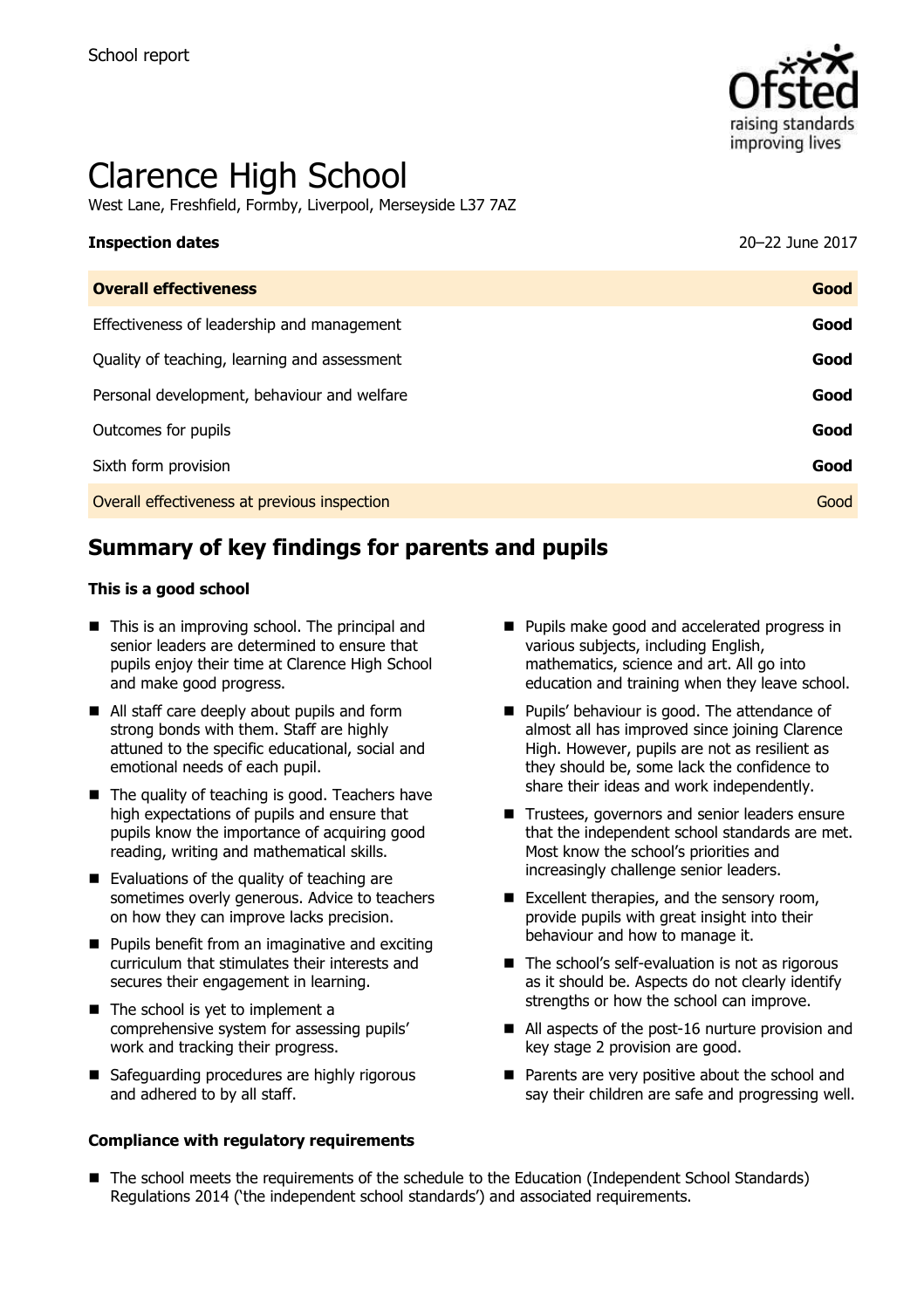

# **Full report**

## **What does the school need to do to improve further?**

- Improve the quality of leadership and management, including governance, by:
	- further developing, and consistently applying, systems to assess pupils' work and track their progress
	- ensuring that senior leaders' self-evaluation of the school accurately reflects its strengths and weakness
	- making sure that observations of teaching are rigorous and clearly indicate to teachers how they can improve their practice.
- $\blacksquare$  Improve the quality of teaching and learning by:
	- developing pupils' confidence and resilience to share their ideas and work independently.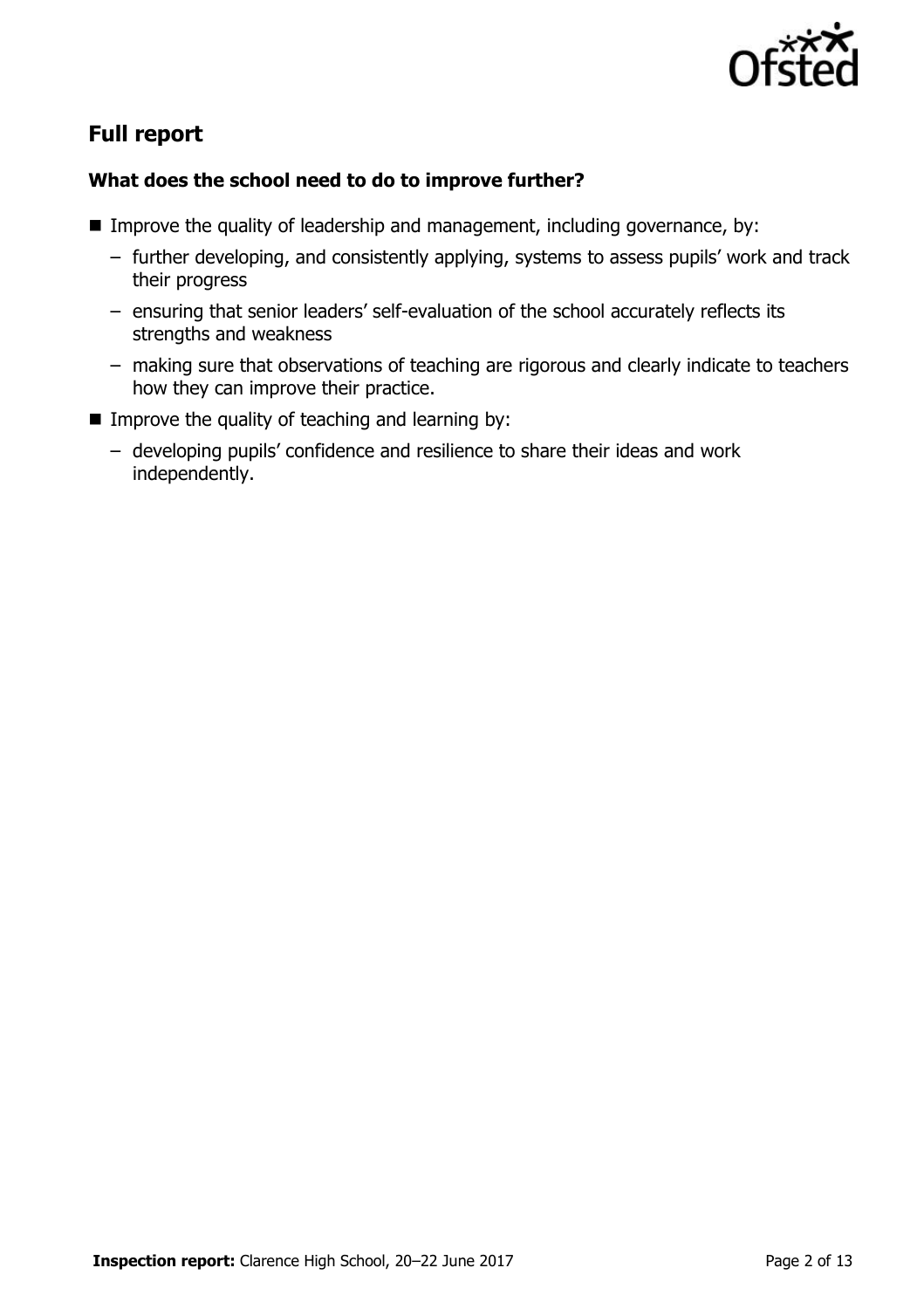

# **Inspection judgements**

#### **Effectiveness of leadership and management Good**

- The principal is very ambitious for the school and is determined that pupils at Clarence High enjoy learning and realise their potential. Together with teachers, teaching assistants, therapists and care workers, the principal ensures that pupils are safe and their personal, social and emotional needs are well catered for.
- The statement that 'Clarence stands for improving the chances of young people who need extra support to achieve great things' aptly describes the school's approach to teaching, and supporting, pupils and learners in the post-16 provision.
- Together with governors and trustees, the senior leadership team work effectively to ensure that all independent school standards are met.
- **Pupils benefit from a tailored curriculum that caters for their specific interests, fires their** imagination and ensures their good progress in reading, writing and mathematics. Pupils enjoy, and achieve well in, activities such as horse riding, boxing, photography, dance, drama, dog grooming and hospitality.
- Most teachers who completed the inspection survey were highly complimentary about all aspects of the school. Typical responses were, 'I feel fully supported in my work', 'I fully enjoy coming to work, even though pupils can be very challenging' and 'Our provision is unique and helps the most vulnerable pupils achieve'. Staff are appreciative of their many professional development opportunities, which they say help them in their teaching, mentoring, care and support work.
- Effective performance management procedures are in place which hold staff, including teachers, to account for pupils' academic performance and their personal, social and emotional developmental. Staff are well supported, through various training programmes, to help them meet their targets, which are reviewed twice-annually.
- Senior leaders' work to develop pupils' spiritual, moral, social and cultural development is good. Pupils learn about the major world faiths and about the culturally diverse nature of British society. They regularly collect money for charities and engage in events such as, 'wear it pink', 'jeans for genes' and 'learners' day'. Recently, pupils raised funds through hosting a superhero day and an event called 'Dignitea', which the lord mayors of both Liverpool and Sefton attended.
- **Pupils have a good understanding of British values and enjoy putting democratic** principles into practice in school, for example through their involvement with the Liverpool schools' parliament. This was recently demonstrated in a manifesto, given in a speech, for the position of young lord mayor of Liverpool.
- The principal is keen to continually improve provision, as demonstrated by the school's 'outward-facing' approach to working with partners. Recently the school enlisted the support of an improvement partner from a local authority, who is currently helping senior leaders to improve the quality of teaching and learning.
- All pupils are disadvantaged and benefit from additional funding. All also have education, health and care plans. Inspection evidence indicates that funding is used effectively to ensure pupils' good, sometimes outstanding, progress in reading, writing and mathematics. Additional funding also enhances pupils' learning experience and meets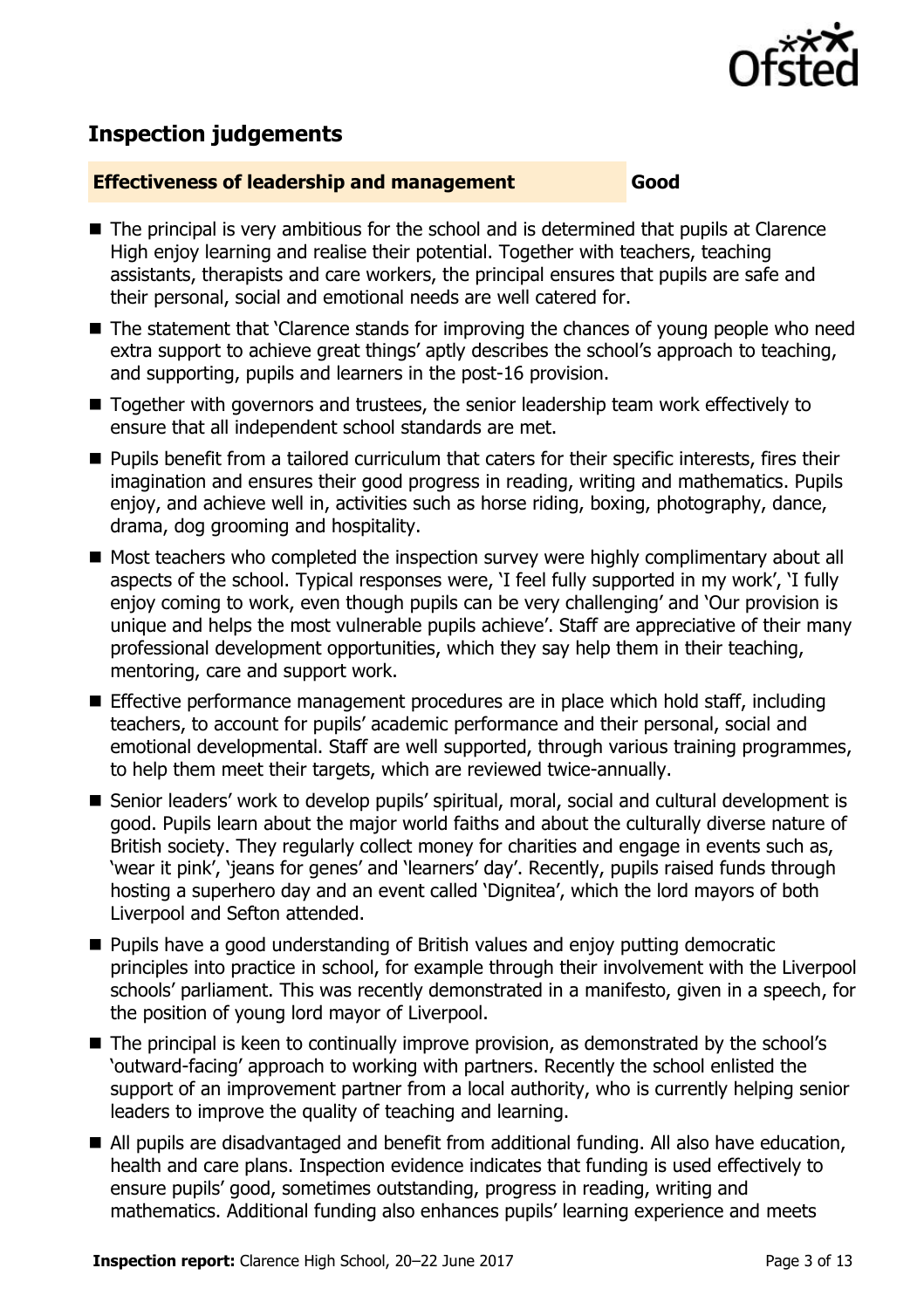

their personal development and welfare needs.

- The majority of parents and carers, and representatives from placing authorities, are very positive about all aspects of the school, including pupils' safety, care and achievement. This is evident from parents who spoke with the inspector, sent texts during the inspection, and completed a recent school survey.
- The school's website was amended during the inspection and now meets statutory requirements for the publication of information on its website. The website contains a comprehensive, up-to-date safeguarding policy.
- After a material change inspection on 24 February 2016, the Department for Education granted the school permission to change the age range of pupils from 10 to 18 years to seven to 18 years. Inspection evidence indicates that younger pupils at the school make the same good progress as their older peers.
- Assessment procedures, and systems for tracking pupils' performance, are ad hoc. Procedures are in place for assessing pupils' competencies soon after they enter the school, in areas such as spelling, problem-solving, reading and comprehension. However, senior leaders and teachers do not fully utilise this information. Nor have they developed a comprehensive ongoing system to chart pupils' progress to more effectively take action to ensure that pupils are making the best possible progress.
- The school has various strategic and up-to-date plans in place, including a recent selfevaluation. However, this self-evaluation is not precise about what the school needs to do to further improve. Similarly, records of monitoring the quality of teaching are overly generous, indicating that most teaching is outstanding and giving scant advice to teachers on how they can improve their practice. This limits the pace of improvement to the quality of teaching.

## **Governance**

- At the time of the inspection, the position of chair of governors was vacant. In addition, the school was being reorganised and new arrangements for reporting to Nugent were being implemented.
- The principal reports to Nugent's executive management team quarterly and is held accountable for all aspects of the school's performance, including outcomes for pupils, attendance, pupil numbers and financial matters.
- Governors and trustees know that all pupils are disadvantaged and have special educational needs. They are aware of how additional funding is spent and of its positive impact on raising standards.
- The principal has made self-evaluation, whole-school tracking of pupils' progress and monitoring the quality of teaching priority areas for development. Such developments will enhance governors' and trustees' understanding of school priorities, enabling them to challenge senior leaders better and hold them more closely to account.

## **Safeguarding**

 $\blacksquare$  The school leaves absolutely nothing to chance when it comes to safeguarding pupils, many of whom are vulnerable, and promoting their welfare. Senior leaders ensure that suitable policies are in place that consider the latest government guidelines on keeping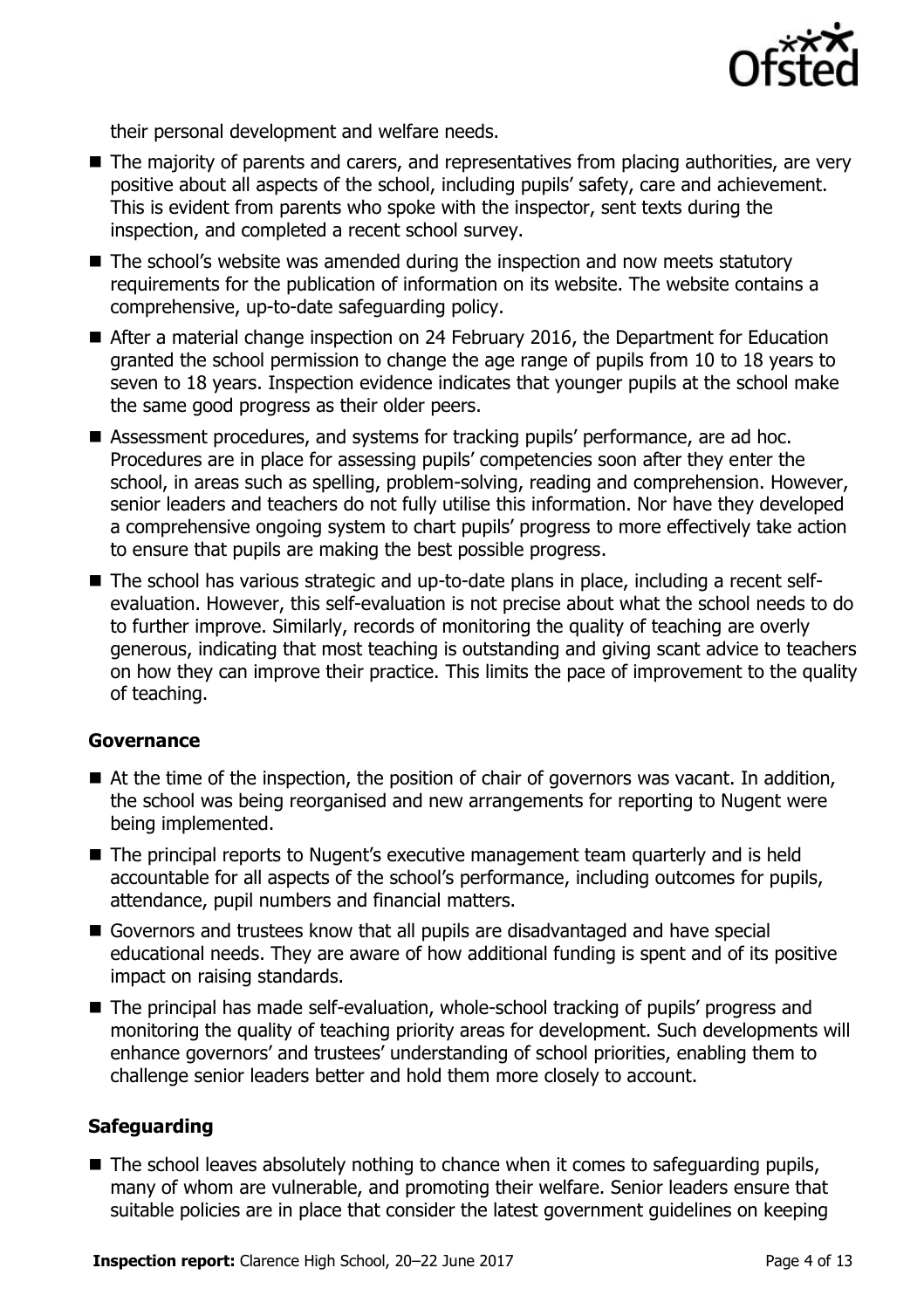

children safe in education. Staff have an in-depth understanding of the potential dangers that individual pupils face. This is because they are familiar with the detailed risk assessments draw up for each pupil.

- Comprehensive procedures are in place to ensure that all staff are suitably qualified to work with children, trained well to understand all forms of abuse and able spot pupils in need of help and support.
- Staff know who the designated safeguarding leaders are and exactly what to do should they have a concern about the safety of a pupil. The school's work with specialist partners, including from social, health, medical and police services, and in-house specialists from within Nugent, is well established and highly effective.

#### **Quality of teaching, learning and assessment Good**

- The quality of teaching is good and has been sustained since the previous inspection. Pupils learn in bright, stimulating classrooms, where their work is valued and celebrated.
- Teachers work exceptionally well with teaching assistants and care workers to support pupils and ensure their good progress. Most pupils work in small groups, several benefit from one-to-one support from various members of staff.
- Teachers have excellent relationships with pupils and have great expectations of them. Typically, lessons aim to meet pupils' specific education needs, setting out clear objectives and including checks to establish pupils' level of understanding.
- Most teachers consistently apply the school's feedback policy, indicating to pupils how well they are performing and offering advice on how pupils can take the next steps in their learning. Pupils' often weak writing skills and, at times, their reluctance to write sometimes limit their responses to teachers' comments. However, pupils read such comments and are happy to engage in dialogue with their teachers to improve their work.
- Mathematics teaching is good. In this subject, teachers are keen to develop pupils' appreciation of the importance of good calculation skills in everyday life. Pupils' books show many examples of applied mathematics, exemplified in activities where pupils are required to plan events, such as parties, shop online and compare different supermarket prices.
- Work to encourage pupils to think hard and share their views in subjects such as English is developing well. This was shown in an activity requiring pupils to explain the difference between the content and layout of broadsheet and tabloid newspapers. Pupils demonstrated their excellent debating skills, ability to formulate their own ideas and good use of evidence to support a point of view.
- **Pupils regularly engage in practical activities and experimentation in science. This was** illustrated well in a lesson where pupils were invited to examine a sheep's heart, lungs and trachea and inflate the lungs. Although no pupil volunteered, they gained a deep insight into the operation of the respiratory system after the teacher blew down a tube to inflate the sheep's lungs.
- The reading skills of some pupils are well developed. With support, pupils have read poetry to various audiences, during open days and celebrations, and prepared, and delivered, speeches in auspicious venues such as the Liverpool Town Hall.
- Teachers are aware that for some pupils, progress is measured in small but progressive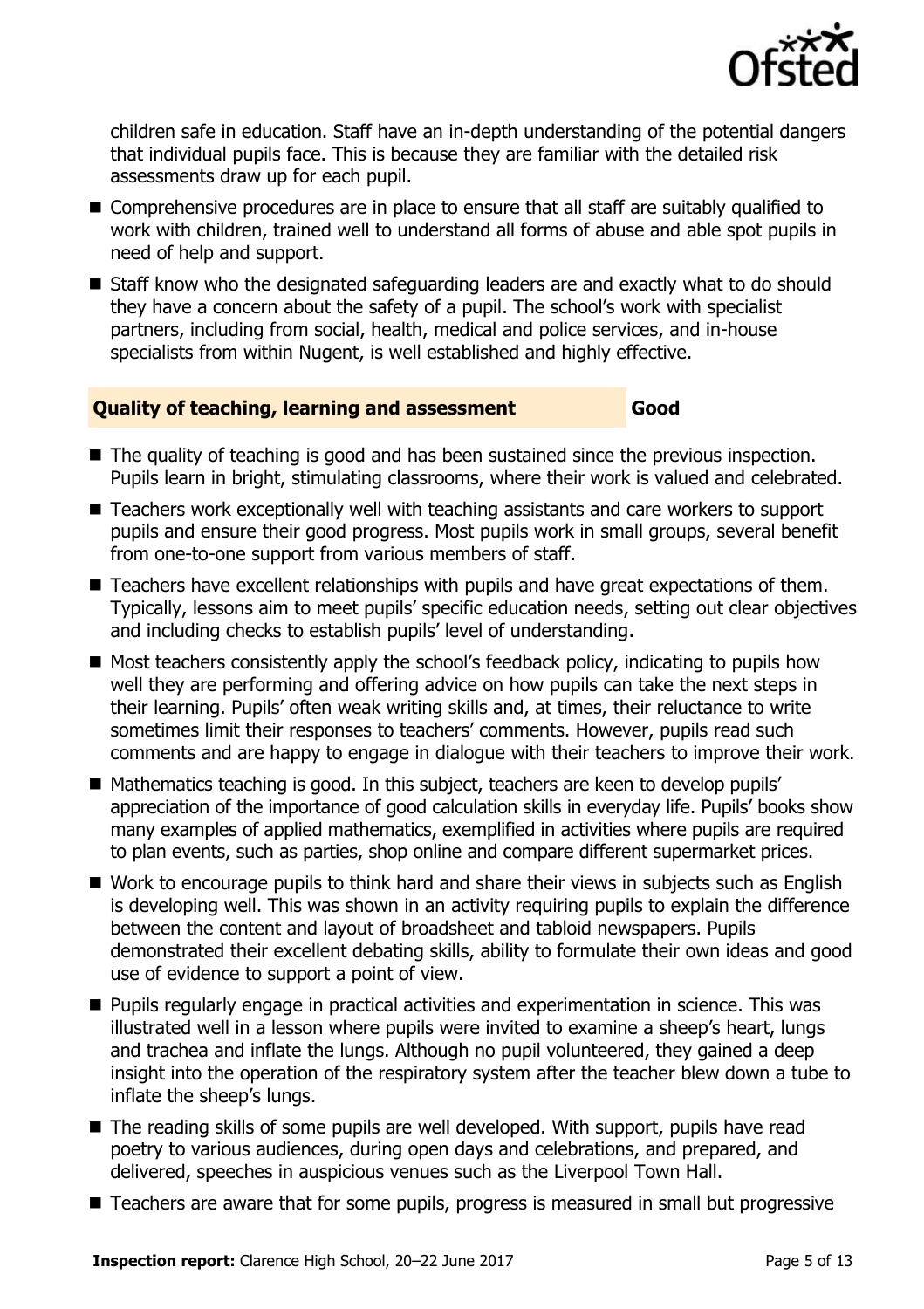

steps. This is shown in hospitality and food technology lessons where pupils, previously reluctant to communicate, now bake and cook, talk about preparation and ingredients and explain cooking methods for different dishes.

■ Teachers can point to successes, such as examples of pupils who had been previously disengaged 'opening up' in class and debating ideas. However, at times, the intensive additional support that pupils receive prevents them from sharing their ideas effectively. Occasionally, it inhibits the development of pupils' independent learning skills.

## **Personal development, behaviour and welfare Good**

## **Personal development and welfare**

- The school's work to promote pupils' personal development and welfare is good. In Clarence High, pupils are nurtured and well looked after by caring staff.
- **Pupils have access to different therapies, including hand, foot and shoulder massage, and** equine therapy. The school has compelling evidence that such therapies support pupils well in managing their own feelings and expressing themselves. Pupils self-refer to the school's various therapy sessions and can take 'time out' in the sensory room when learning and relationships become too difficult to manage.
- **Pupils enjoy their daily motivational assemblies, which help to create a sense of unity and** common purpose in the school. This was evident in a morning assembly, focusing on seizing the moment, where pupils had to guess how much time people spend sleeping, eating and queuing during a lifetime. The close-knit character of the school was further consolidated at the end-of-day assembly, where pupils reflected on their learning and were praised for their hard work and perseverance.
- **Pupils know about safe and unsafe situations, which they learn of through the personal,** social, health and emotional aspects of the curriculum, assemblies and visitors. Pupils' understanding of how to stay safe while online is good. Their access to the internet is strictly available for school work only, mobile phones are not allowed.
- $\blacksquare$  A good range of sports is on offer for pupils. The school has good facilities on site, including a gym, basketball court, football pitches and a health and fitness suite. Activities such as boxing are taught on a one-to-one coaching basis.
- Pupils' understanding of the harmful effects of smoking, drinking and using illegal drugs is good. They are aware of the contribution that healthy eating makes to their overall wellbeing.
- **Pupils' resilience, and ability to try out new things and learn from mistakes, is developing.** The school's focus on helping pupils grow in confidence and develop a positive image of themselves is paying off, as pupils increasingly engage in public speaking, dance and drama.

## **Behaviour**

- The behaviour of pupils is good.
- Some pupils find it very difficult to manage their emotions. The complex lives that most pupils live can dramatically impact their behaviour at any time. However, pupils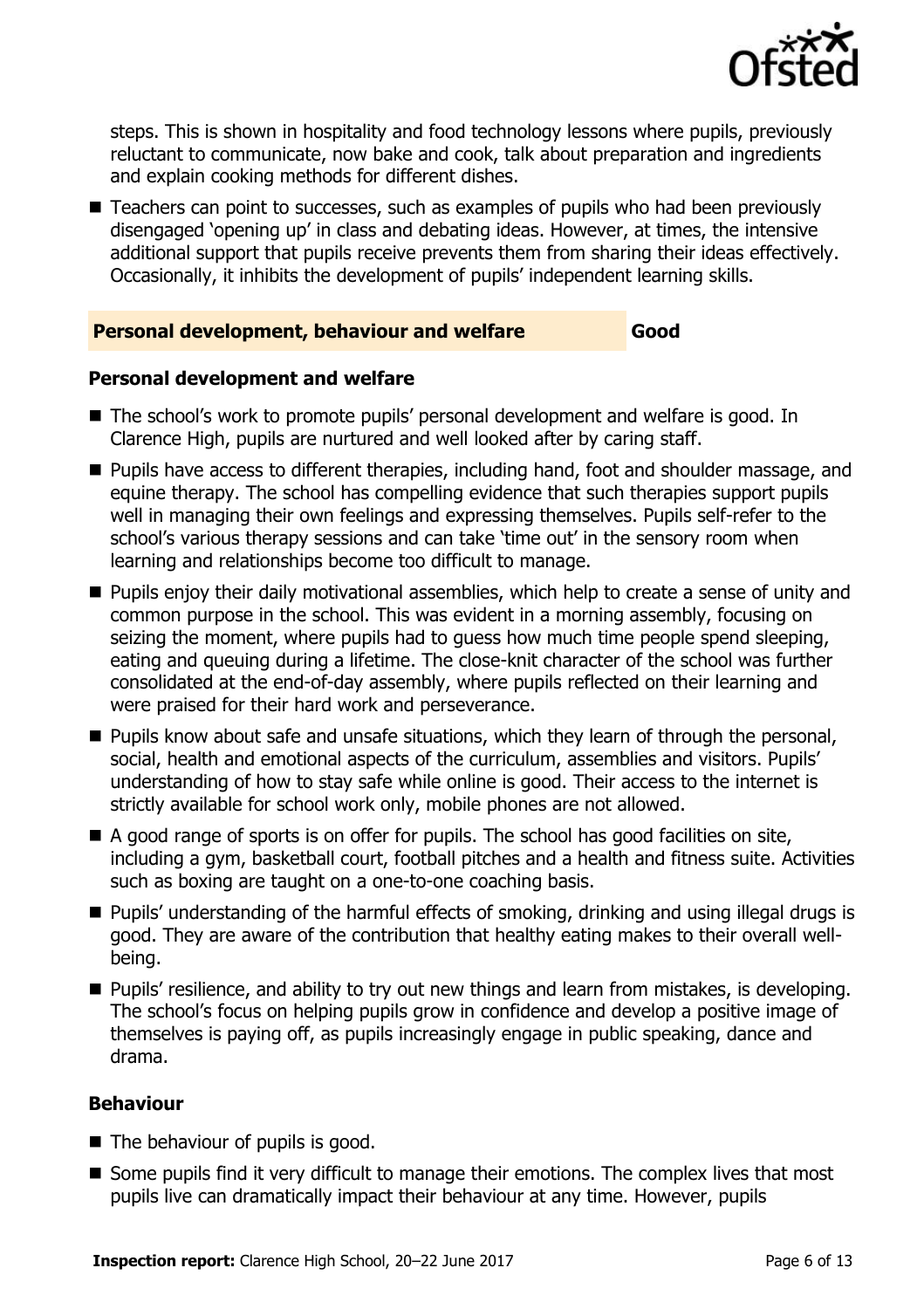

continually learn how to conduct themselves appropriately when in school, on placements in college and when on educational trips and visits.

- Staff consistently apply the school's behaviour policy and are expert at spotting 'triggers' and preventing pupils from losing control. At the time of the inspection, the school was calm and purposeful, no poor behaviour was observed. Pupils' behaviour in class is good. Those who find long periods of concentration difficult can apply various coping strategies, including taking time out of lessons for short periods.
- **Pupils' attendance is closely monitored and continually improving. Staff are prepared to** do whatever it takes, including making home visits, to improve attendance. Most pupils who attend Clarence High have previously attended school infrequently and spent extended periods of time out of school. Records shows that over time, the attendance of almost all pupils improves significantly.
- The school's behaviour logs show that pupils who infringe the school rules are sanctioned appropriately. Staff only use physical restraint on rare occasions, including when pupils and/or staff may be in danger. Similarly, the school administers fixed-term exclusions as a last resort.
- The school's own pupil and parent surveys, and the Ofsted inspection questionnaire for staff, all indicate that behaviour is good. Inspection evidence concurs with this indication.
- On the rare occasions when sexist, racist or homophobic language is used, appropriate sanctions are administered. Such incidents are always recorded.
- **Pupils are proud to attend Clarence High. They are taught to be respectful to each other** and staff and to ensure that the school, and generous outdoor areas, are kept clean and well looked after.

#### **Outcomes for pupils Good**

- During their time at Clarence High, pupils make good progress in a wide range of subjects. Baseline assessment tests carried out on entry to the school indicate that the skills and abilities of almost all pupils, including in reading, writing and mathematics, are well below those typically expected for their age.
- **Pupils, and learners in the nurture group, are offered a wide range of qualifications, short** courses and vocational training opportunities. Opportunities are tailored to pupils' interests and academic abilities. They support them well in acquiring the social and interpersonal communication skills needed to be successful in further education, training and employment.
- At the end of Year 11 in 2016, pupils studied for a range of GCSE qualifications in subjects, including English, mathematics, science and art. A small group of pupils attained GCSEs at grades A\* to C, and all pupils who sat examinations were graded. Though some pupils did not attain GCSEs at grades A\* to C, all made good progress from their low starting points on entry to the school.
- The quality of work in current Year 11 pupils' folders, and the quality of their exhibited artwork, indicates that pupils are making good progress in their GCSE work. Given the small size of this cohort, and the 2015 cohort, it is not possible to draw comparisons between their performance and that of other pupils nationally.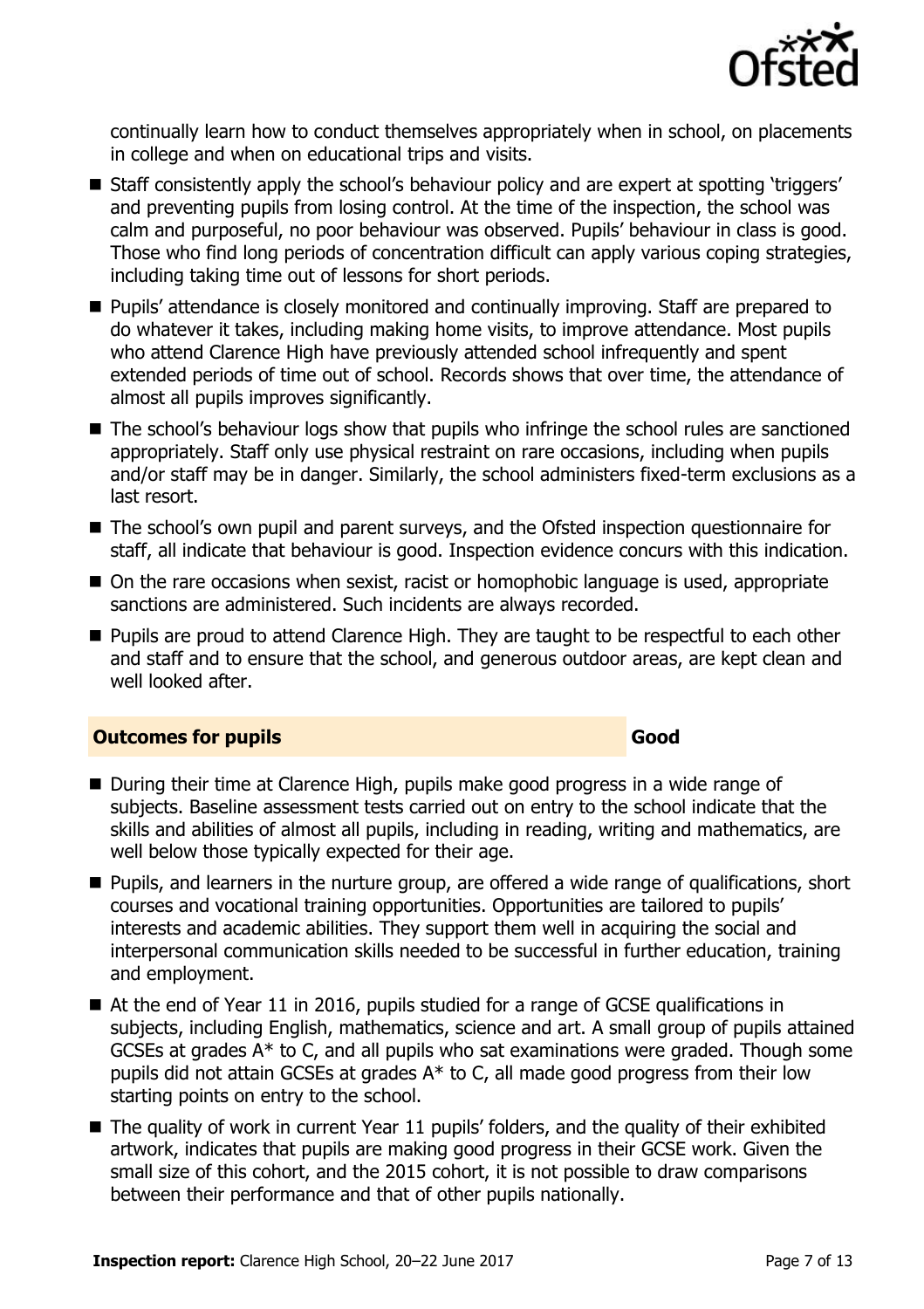

- All pupils are disadvantaged and eligible for additional funding. Inspection evidence indicates that funding is used effectively. For example, it enables the school to provide one-to-one tuition in a wide range of subjects including English, mathematics, science, basic skills and life skills. Similarly, all pupils have education, health and care plans. Such plans identify pupils' specific learning needs. Evidence indicates that work with specialist partners, speech and language therapists and services such as CAMHS (child and adolescent mental health services) helps to ensure the good progress of such pupils.
- Often from exceptionally low starting points, pupils make good progress in reading. Teachers, teaching assistants and support workers regularly promote reading and provide many opportunities for pupils to read. This includes in class and at school celebration events.
- Pupils are successful in attaining entry-level qualifications in subjects such as physical education, citizenship, personal, social and health education, mathematics, English and food technology. Recently, pupils attained young equestrian awards and commendations for modern and contemporary dance.
- Few pupils are high attainers. However, pupils' tailored curriculum and one-to-one support enable teachers to challenge all pupils, including the most able, to achieve well. Evidence of the good achievement of the most able is in pupils' excellent artwork, welldeveloped debating skills, homework and in English, mathematics and science coursework folders.

#### **Sixth form provision Good**

- The nurture leader, key workers and support staff have exceptionally good relationships with learners in the post-16 nurture group. They understand how those with special educational needs acquire skills and knowledge, and ensure that appropriate qualifications and work experience opportunities are available.
- **Provision is available for learners from Years 12 to 14, all of whom have specific learning** difficulties. All aspects of the leadership and management of the post-16 provision are good. The nurture group leader is trained well and is a qualified special educational needs coordinator. At the time of the inspection, very few learners were taking advantage of post-16 provision.
- The nurture group leader works closely in partnership with key members of staff in school, including teachers and therapists, and external specialist partners. Good links with colleges and training providers have been very beneficial to learners, who have been successful in gaining work experience and qualifications in areas such as equine studies and dog grooming.
- Learners have visited hotels and 'eating houses' to gain an insight into how organisations in the hospitality industry work. They have also gained experience in nursery schools, solicitors offices, on construction sites, in engineering and mechanics.
- Learners make good progress during their time in the nurture group, due to good teaching and access to an appropriate, stimulating curriculum. The nurturing approach that staff take to developing learners' confidence and self-belief ensures that learners make rapid progress in pursuing their personal interests and acquiring basic skills.
- Learners' behaviour is good. Staff encourage learners to adopt a variety of coping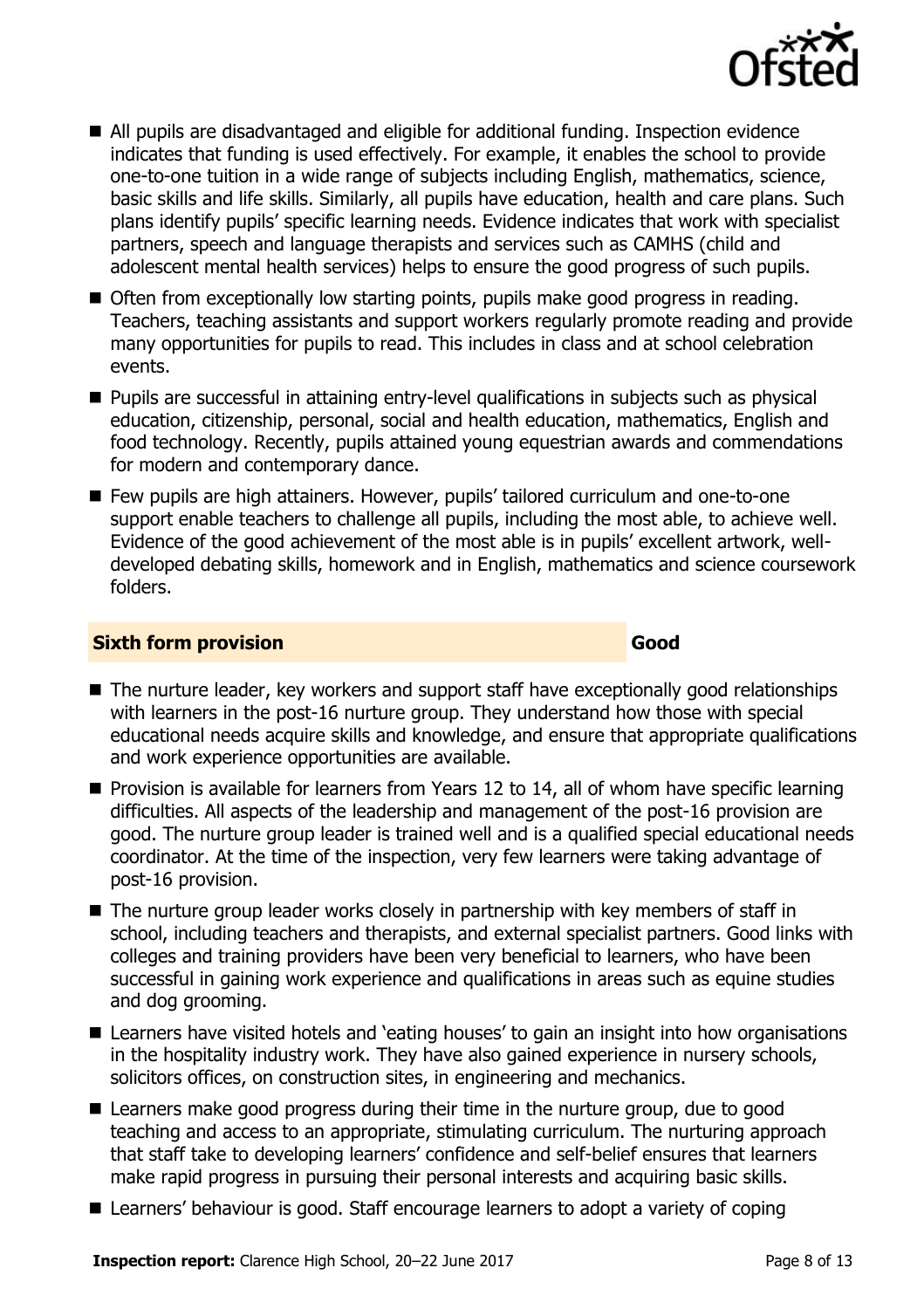

strategies, for them to have ownership and control over their own feelings and actions. Staff have good relationships with parents and work closely with families to encourage good attendance.

- Learners benefit from regular, impartial careers advice. They visit colleges and various places of work, find out about specific areas of employment, and learn about the skills needed for different occupations from visiting speakers. All of these measures enable learners to make informed choices about their options after Clarence High.
- The nurture group leader is currently looking at models for assessing pupils' personal development, in relation to various nurturing principles. All staff ensure that the same stringent safeguarding procedures in operation in key stages 2 to 4 are rigorously adhered to in the post-16 provision.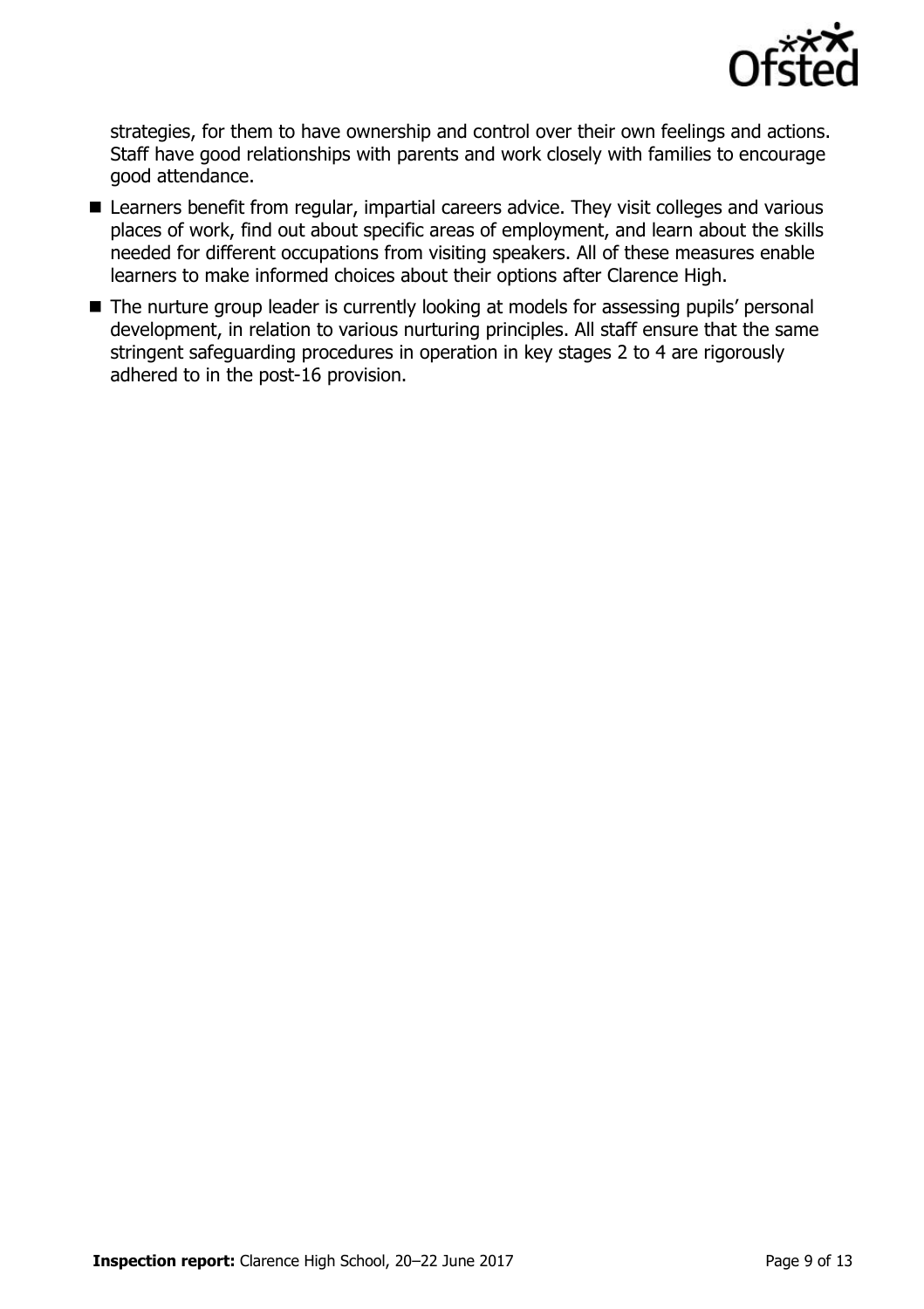

# **School details**

| Unique reference number  | 104975   |
|--------------------------|----------|
| DfE registration number  | 343/6131 |
| <b>Inspection number</b> | 10008521 |

This inspection was carried out under section 109(1) and (2) of the Education and Skills Act 2008, the purpose of which is to advise the Secretary of State for Education about the school's suitability for continued registration as an independent school.

| Type of school                      | Other independent special school |
|-------------------------------------|----------------------------------|
| School category                     | Independent school               |
| Age range of pupils                 | 7 to 18                          |
| <b>Gender of pupils</b>             | Mixed                            |
| Gender of pupils in the sixth form  | Mixed                            |
| Number of pupils on the school roll | 27                               |
| Proprietor                          | <b>Nugent Care Society</b>       |
| Chair                               | Position vacant                  |
| <b>Headteacher</b>                  | Anthony Saleh                    |
| Annual fees (day pupils)            | £52,000                          |
| Telephone number                    | 01704 872151                     |
| Website                             | www.clarencehighschool.co.uk     |
| <b>Email address</b>                | tony.saleh@nugentcare.org        |
| Date of previous inspection         | 11-12 December 2012              |

## **Information about this school**

- By the end of the inspection, the school met the statutory requirements for the publication of information on its website.
- The school's vision states that `Clarence High School offers day placements in a therapeutic setting for girls and boys aged seven to 18 years old, with social, emotional and behavioural difficulties. Clarence stands for improving the chances of young people who need extra support to achieve great things.'
- Clarence High School is in Formby, near Liverpool and opened in December 1984. The school is owned by Nugent (formerly Nugent Care), a charity run by trustees operating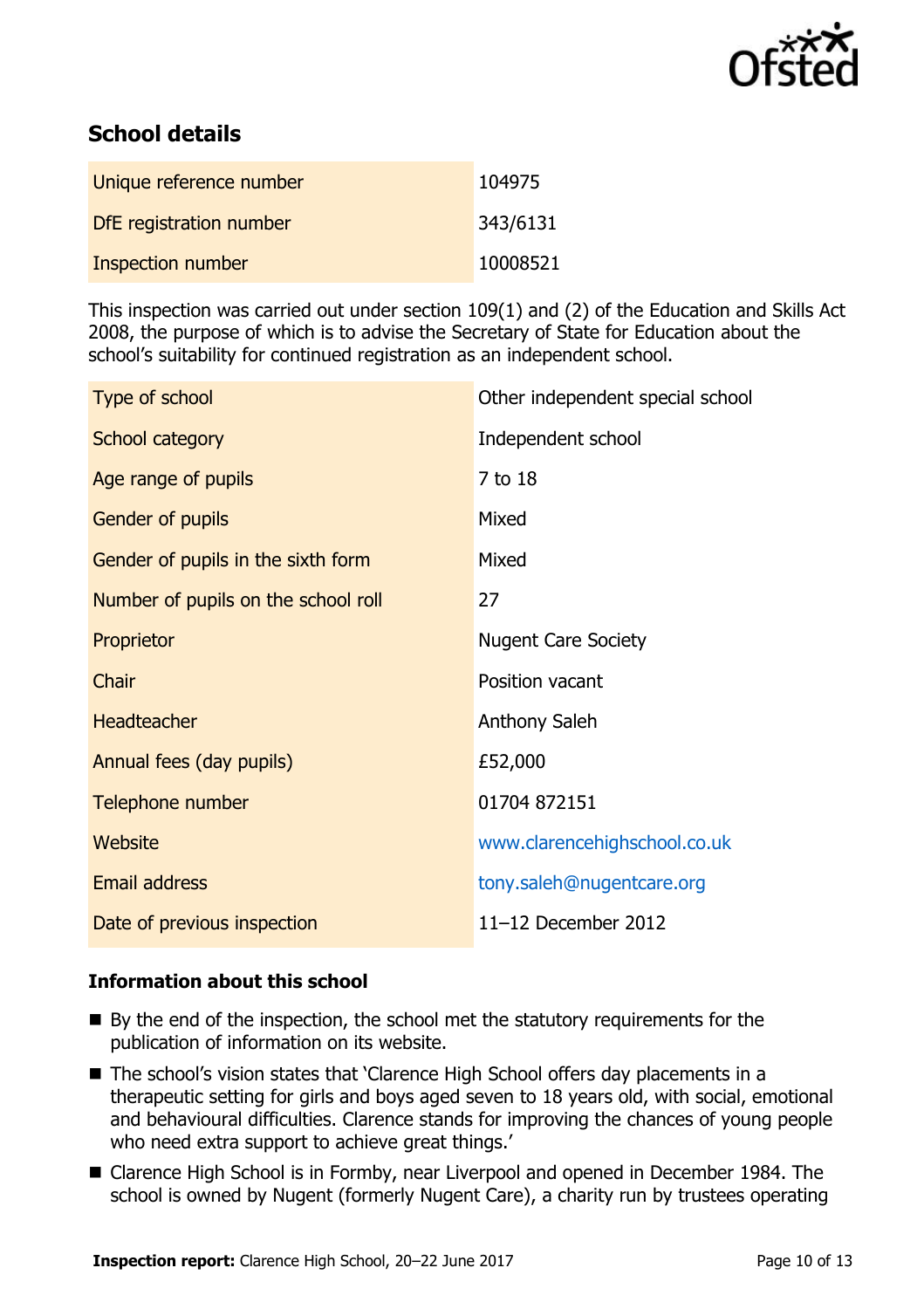

since the 1880s, which offers a diverse range of social and educational provision.

- The school caters for up to 46 pupils. At the time of the inspection there were 17 pupils on roll, Year 11 pupils having recently left. All pupils have education, health and care plans. Some pupils are in the care of local authorities. The vast majority of pupils come to Clarence High School having missed significant periods of education and with poor skills in reading, writing and mathematics.
- The school works with several colleges and other external training providers to arrange placements for pupils and learners in the post-16 provision. The school offers a range therapies, most of which are provided in-house.
- Various staff have left the school since the previous inspection, including the principal and vice-principal, assistant headteacher, pastoral worker and several teachers and teaching assistants. New staff include the principal, three teachers and three members of the support staff.
- A small proportion of pupils benefit from post-16 provision, all of whom are educated in the school's nurture unit. Since the previous inspection, the school has developed a new teaching unit for key stage 2 pupils.
- At the time of the inspection the school and Nugent were going through structural changes, including changes to staff remits and line management. The post of chair of governors to the school was vacant.
- After the proprietor made a request to the Department for Education to change the age range of pupils at the school, a material change inspection took place on 24 February 2016 to check the school's suitability. After the inspection, the school was granted permission to change the age range of pupils from 10 to 18 years to seven to 18 years.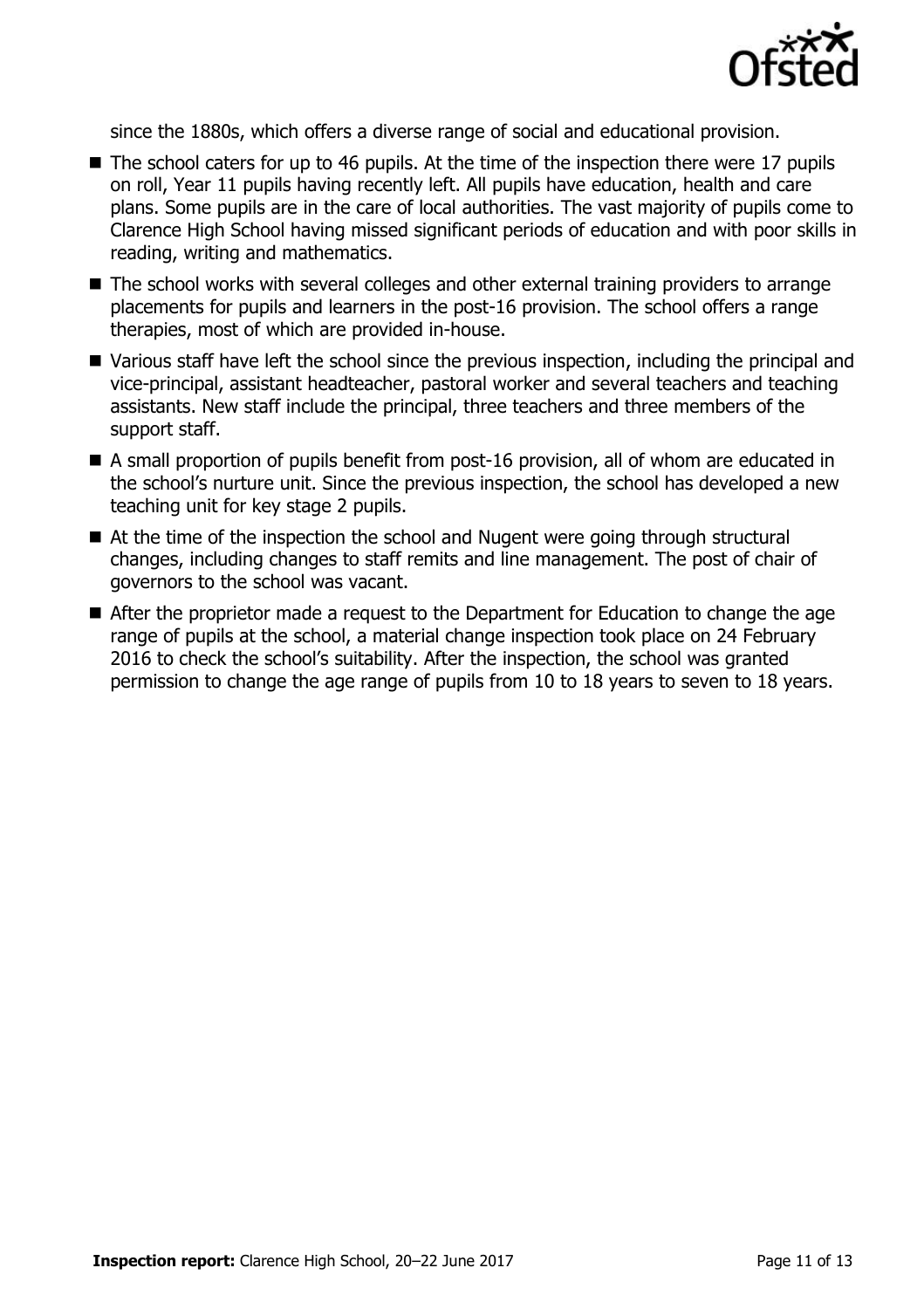

# **Information about this inspection**

- The inspector observed pupils in various lessons, including English, mathematics, science and physical education.
- **Pupils' work was scrutinised during lessons and separately. Meetings were held with the** headteacher and various staff. These including the assistant headteacher responsible for special educational needs, head of care, school therapist and staff responsible for assessment and the management of the nurture group.
- A telephone conversation took place with a representative from Nugent and a representative from Liverpool local authority.
- A meeting was held with a parent and pupil. Ad hoc discussions took place with pupils throughout the course of the inspection. A small number of text responses were considered.
- There were too few responses to Ofsted's the online survey, Parent View, to be considered. The inspector scrutinised the school's own surveys of parents' and pupils' views. Responses to the inspection questionnaires completed by 22 members of staff were also considered.
- The quality of off-site provision was assessed, and visited, as part of the inspection.
- The inspector examined a range of documents. These included the school's reviews of its own performance, information on pupils' achievement, various safety and safeguarding policies and procedures and records of pupils' attendance and behaviour.

#### **Inspection team**

Lenford White, lead inspector and offsted Inspector